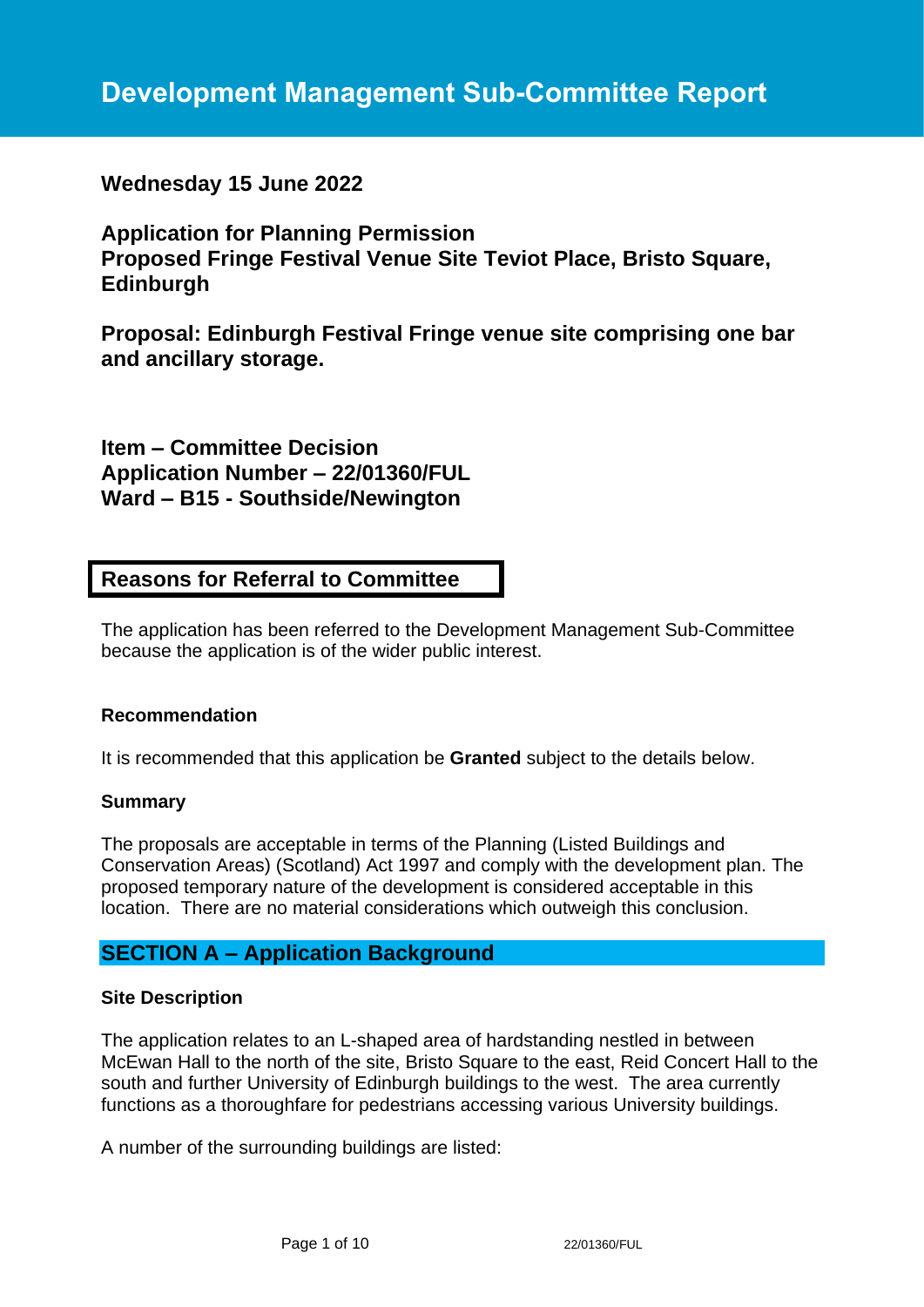- − Category A listed McEwan Hall (Ref: LB27993) directly to the north of the application site;
- − Category A listed Reid School of Music (Ref: 27995) to the south east of the application site;
- − Category B listed Teviot Row House (Ref: LB27998) further east of the application site; and
- − Category A listed Medical School (Ref: LB27992) to the west of the application site.

The application site is located within the South Side Conservation Area and the Old and New Towns of Edinburgh World Heritage Site.

# **Description Of The Proposal**

The proposal seeks to erect temporary structures to provide a bar and queuing area for customers waiting to access adjacent festival function venues.The site will consist of a bar and ancillary storage. Entry to the site is non-restricted and free of charge. There will be ramped access throughout the site and the site provides lift access into Reid Concert Hall and McEwan Hall. There will be an accessible toilet in McEwan Hall.

# Proposed Key Dates

- − Build Period: 25 July-2 August 2022;
- − Operational Period: 3-29 August 2022 and
- − Strike Period: 30 August-5 September 2022.

### Proposed Operational Hours

- − Site Open: 1000-0400.
- − Performance Schedule: 1100-0030.

# **Supporting Information**

A Planning Statement was submitted with the application which is available to view on the Planning and Building Standards Online Services.

### **Relevant Site History**

No relevant site history.

### **Other Relevant Site History**

None.

### **Pre-Application process**

There is no pre-application process history.

### **Consultation Engagement**

Historic Environment Scotland

Edinburgh World Heritage

Environmental Protection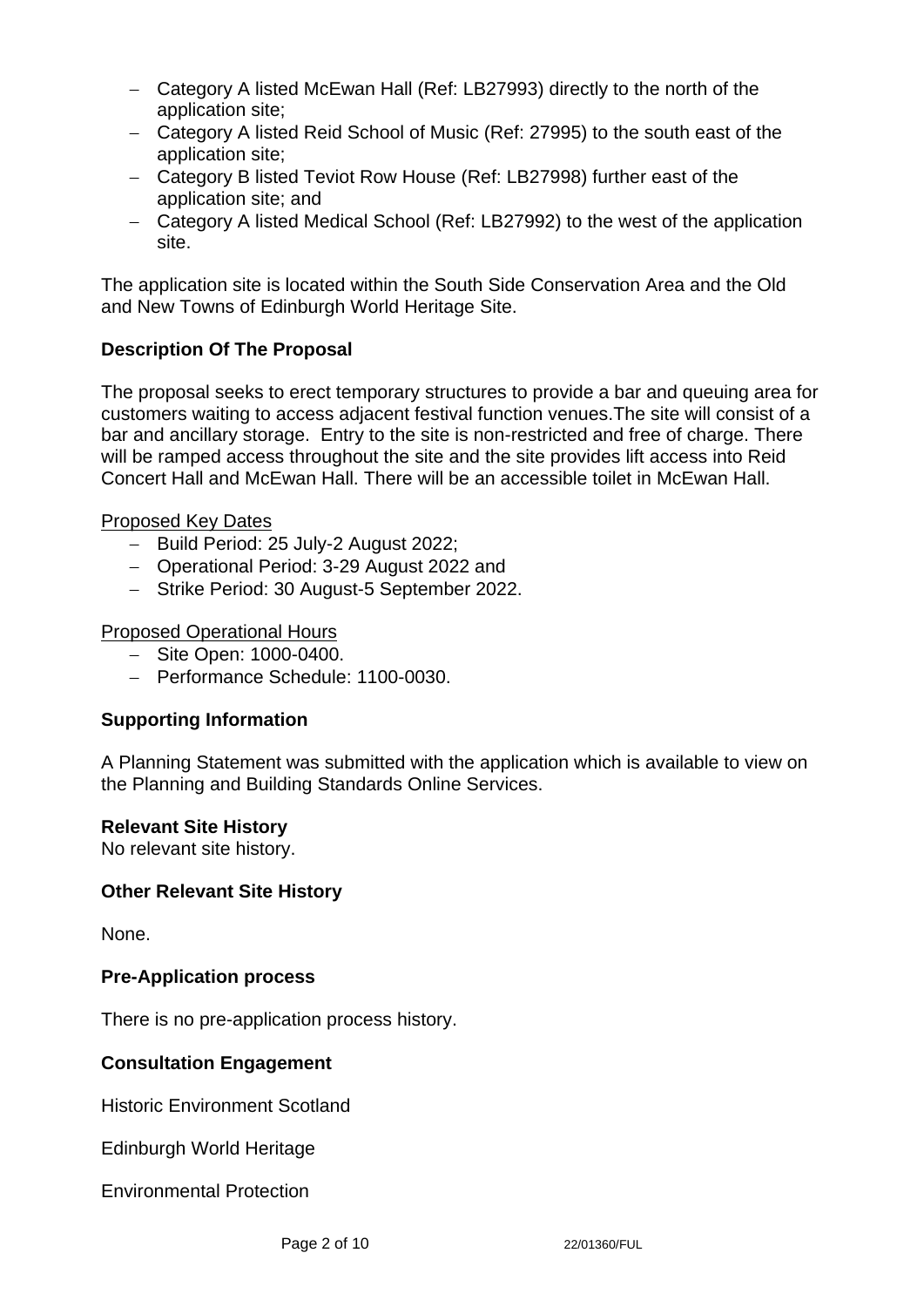### Archaeology

Refer to Appendix 1 for a summary of the consultation response.

#### **Publicity and Public Engagement**

**Date of Neighbour Notification:** 13 April 2022 **Date of Renotification of Neighbour Notification:** Not Applicable **Press Publication Date(s):** 29 April 2022; **Site Notices Date(s):** 26 April 2022; **Number of Contributors: 0**

### **Section B - Assessment**

#### **Determining Issues**

Due to the proposals relating to a listed building(s) and being within a conservation area, this report will first consider the proposals in terms of Sections 59 and 64 of the Planning (Listed Buildings and Conservation Areas) (Scotland) Act 1997 (the "1997 Heritage Act"):

- a) Is there a strong presumption against granting planning permission due to the proposals?
	- (i) harming the listed building or its setting? or
	- (ii) conflicting with the objective of preserving or enhancing the character or appearance of the conservation area?
- b) If the strong presumption against granting planning permission is engaged, are there any significant public interest advantages of the development which can only be delivered at the scheme's proposed location that are sufficient to outweigh it?

This report will then consider the proposed development under Sections 25 and 37 of the Town and Country Planning (Scotland) Act 1997 (the 1997 Act):

If the proposal is in accordance with the development plan the determination should be to grant planning permission unless material considerations indicate otherwise?

If the proposal is not in accordance with the development plan the determination should be refuse planning permission unless material considerations indicate otherwise?

In the assessment of material considerations this report will consider:

- − the Scottish Planning Policy presumption in favour of sustainable development, which is a significant material consideration due to the development plan being over 5 years old;
- − equalities and human rights;
- − public representations and
- − any other identified material considerations.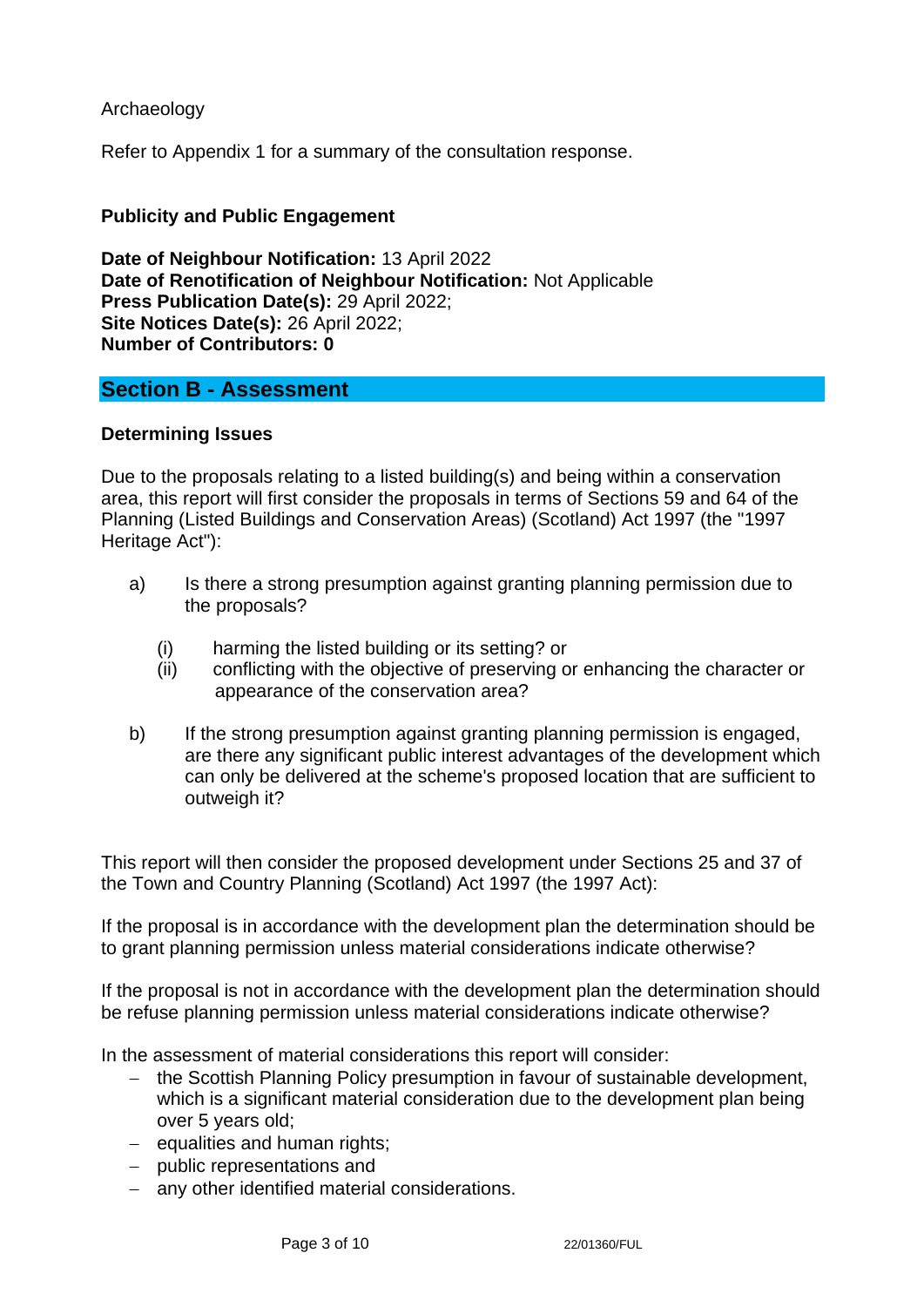# **Assessment**

To address these determining issues, it needs to be considered whether:

# **a) The proposals harm the listed building and its setting?**

The following HES guidance is relevant in the determination of this application:

- − Managing Change Setting
- − Managing Change World Heritage

The Managing Change guidance states setting can be important to the way in which historic structures or places are understood, appreciated and experienced. It can often be integral to a historic asset's cultural significance.

Setting often extends beyond the property boundary or 'curtilage' of an individual historic asset into a broader landscape context. Development proposals should seek to avoid or mitigate detrimental impacts on the settings of historic assets.

Given the temporary nature of the proposal, it is considered there will be no adverse impact on the surrounding listed buildings and their setting.

### **Conclusion in relation to the listed building**

The proposal will have no detrimental impact on the setting of the neighbouring listed buildings. The proposal therefore is acceptable with regard to section 59(1) of the Planning (Listed Buildings and Conservation Areas) (Scotland) Act 1997.

### **b) The proposals harm the character or appearance of the conservation area?**

Section 64(1) of the Planning (Listed Buildings and Conservation Areas) (Scotland) Act 1997 states:

"In exercise, with respect to any buildings or other land in a conservation area, of any powers under any of the provisions in subsection (2), special attention shall be paid to the desirability of preserving or enhancing the character or appearance of that area."

The application site is located within the Second Expansion Area of the South Side Conservation Area. The South Side Conservation Area Character Appraisal emphasises the harmonious scale, massing and materials and the significance of key institutional buildings within the area. It notes that Bristo Square is extremely permeable for pedestrians and provides an appropriate setting to the McEwan Hall.

The application site is set in between buildings on a modest scale in comparison to the surrounding listed buildings. The site is used as a connecting walkway to access various buildings and Bristo Square. Whilst the proposal would reduce the available area for pedestrians for a temporary period, the impact of this is considered negligible. The proposal will not detract from the character or appearance of the conservation area.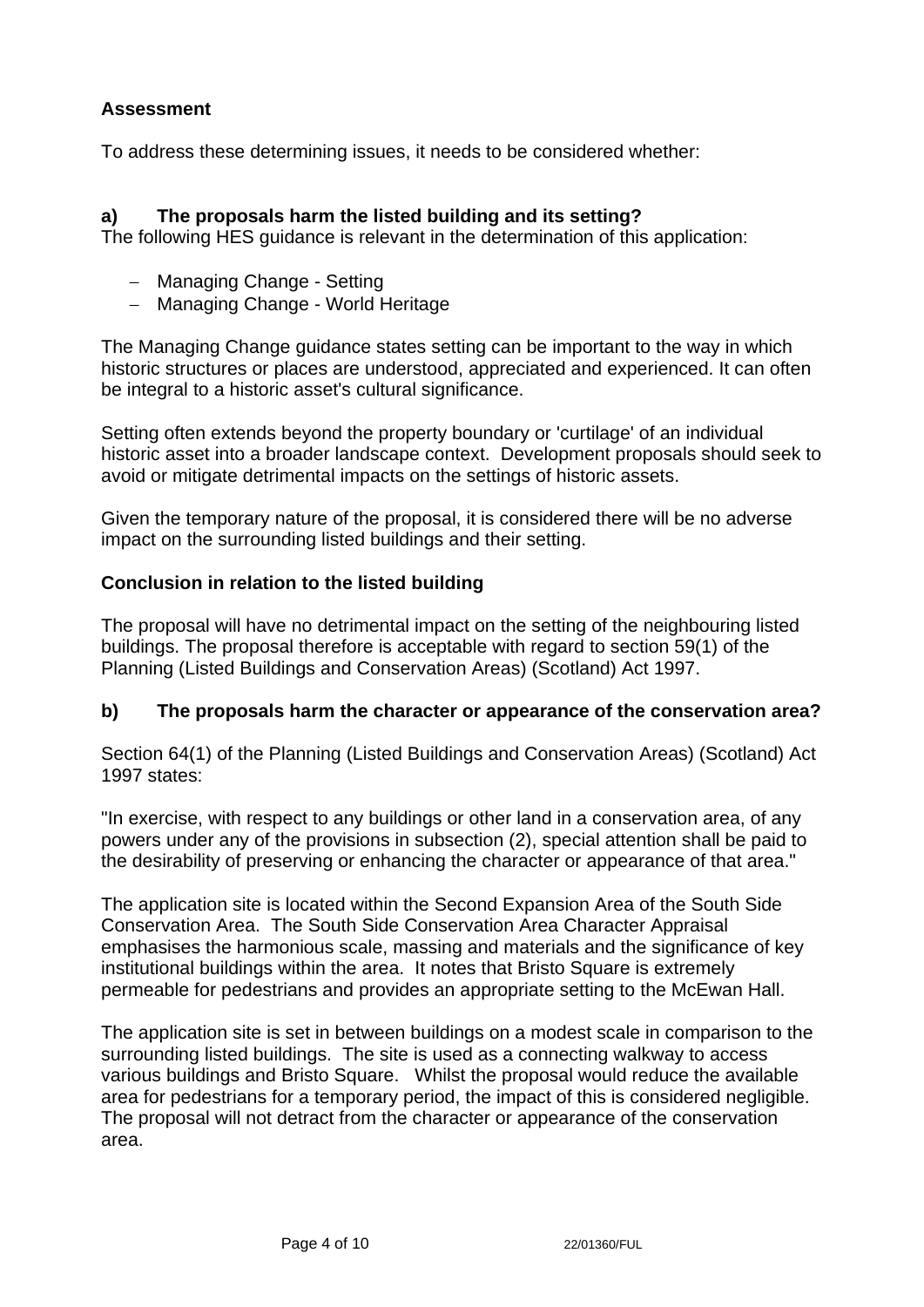# **Conclusion in relation to the conservation area**

Overall, the proposal will not have an adverse impact on the character or appearance of the South Side Conservation Area and therefore is acceptable with regard to Section 64 of the Planning (Listed Buildings and Conservation Areas) (Scotland) Act 1997.

# **c) The proposals comply with the development plan?**

The development plan comprises the Strategic and Local Development Plans. The relevant Edinburgh Local Development Plan 2016 (LDP) policies to be considered are:

- − LDP Design policies Des 1, Des 4 and Des 5;
- − LDP Environment policies Env 1, Env 3 and Env 6; and
- − LDP Shopping and Leisure policies Ret 7.

The non-statutory 'Listed Buildings and Conservation Area' guidance is a material consideration that is relevant when considering policies Env 3 and Env 6.

### Use

LDP Policy Ret 7 (Entertainment and Leisure Developments - Preferred Locations) seeks to ensure that entertainment and leisure developments can be integrated well with the surrounding environment, are easily accessible by sustainable transport modes and do not introduce unacceptable noise and late night disturbance to local residents.

The site is located within the City Centre in the Local Development Plan. It is considered the proposal can be well integrated into the surrounding environment with minimal impact on the historic environment. The proposal is located within a central location which is considered easily accessible by various sustainable modes of transport and no parking will be provided.

Impacts of noise and disturbance in relation to criterion b) are considered below.

The principle of development is considered acceptable given the temporary nature of the proposal and is supported in this location. The proposal complies with LDP Policy Ret 7.

### World Heritage Site

LDP Policy Env 1 (World Heritage Sites) states that "development which would harm the qualities which justified the inscription of the Old and New Towns of Edinburgh... as World Heritage Sites or would have a detrimental impact on a Site's setting will not be permitted."

Edinburgh World Heritage were consulted on this proposal and noted that proposals involving the occupation of public space affect a number of important elements of the World Heritage Site's Outstanding Universal Value (OUV). The proposals to introduce new structures in these important public spaces would disrupt these characteristics and therefore cause a level harm to the OUV of the World Heritage Site.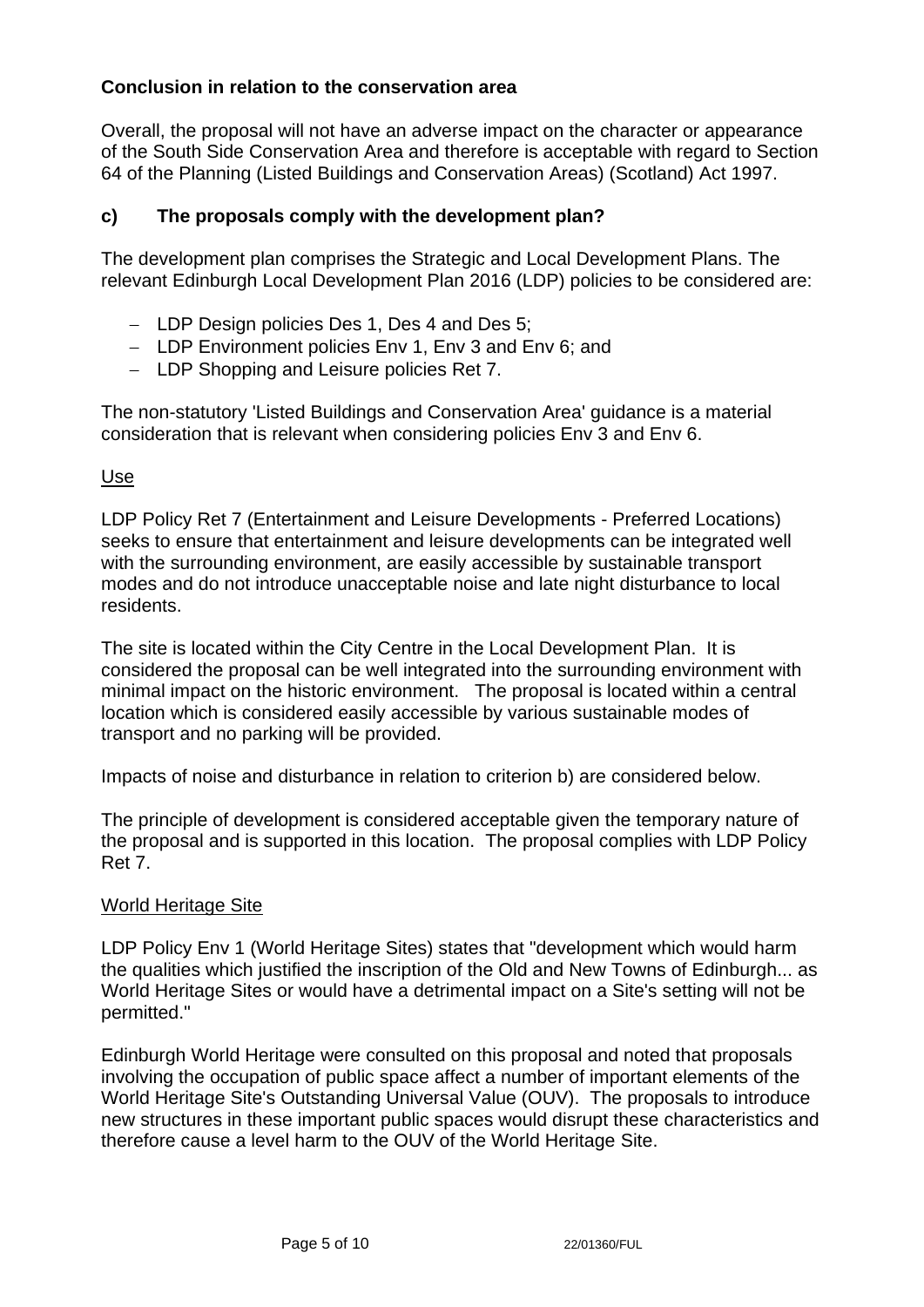However in this case, this is offset to some degree by the specific contribution that the Edinburgh Festival and Fringe themselves make to Edinburgh's heritage and cultural value, as well as the temporary nature of the proposals. It has also been recognised the unique context of recovery from the pandemic.

Therefore, given the temporary nature of the proposal and the contribution to the City's cultural offering and economic recovery, it is considered to comply with LDP Policy Env 1.

#### Listed Buildings and Conservation Area

The impact on surrounding listed buildings and the conservation area has been assessed above and complies with LDP Policies Env 3 and Env 6.

### Amenity

LDP Policy Des 5 seeks to ensure that the amenity of neighbouring residents is not adversely affected by development. There are no residential properties immediately surrounding the application site. Furthermore, Environmental Protection have confirmed that there are no noise-sensitive receptors in close proximity and no anticipation of noise from the site significantly affecting amenity.

Whilst the proposal will be operational in some form until 0400 daily, any mitigation required from this will be covered via Licensing.

The proposal complies with LDP Policy Env 5.

### **Conclusion in relation to the Development Plan**

Overall the proposals comply with the Local Development Plan and given the temporary nature of the proposal, is supported in this location. There are no material considerations that would outweigh this conclusion.

### **d) There are any other material considerations which must be addressed?**

The following material planning considerations have been identified:

#### SPP - Sustainable development

Scottish Planning Policy (SPP) is a significant material consideration due to the LDP being over 5 years old. Paragraph 28 of SPP gives a presumption in favour of development which contributes to sustainable development. Paragraph 29 outlines the thirteen principles which should guide the assessment of sustainable development. Of particular importance in this case is the principle of giving due weight to net economic benefit.

The proposal complies with Paragraph 29 of SPP.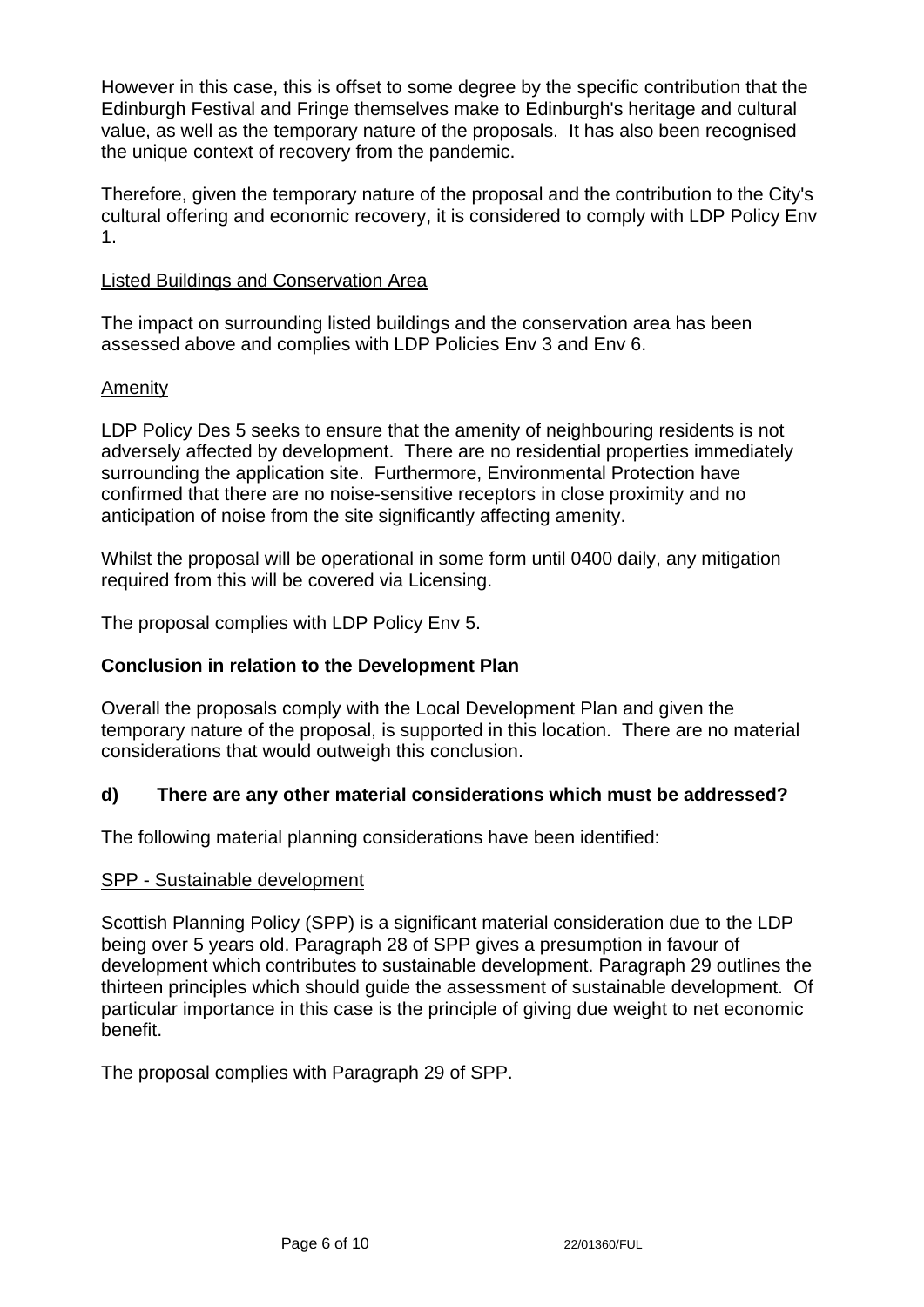#### Emerging policy context

The Draft National Planning Framework 4 is being consulted on at present and has not been adopted. As such, little weight can be attached to it as a material consideration in the determination of this application.

While City Plan 2030 represents the settled will of the Council, it has not yet been submitted to Scottish Ministers for examination. As such, little weight can be attached to it as a material consideration in the determination of this application.

#### Equalities and human rights

Due regard has been given to section 149 of the Equalities Act 2010. No impacts have been identified.

Consideration has been given to human rights. No impacts have been identified through the assessment and no comments have been received in relation to human rights.

#### Public representations

No public representations were received.

#### **Conclusion in relation to identified material considerations**

#### **Overall conclusion**

The proposal is acceptable in terms of the Planning (Listed Buildings and Conservation Areas) (Scotland) Act 1997 and complies with the development plan. The proposed temporary nature of the development is considered acceptable in this location. There are no material considerations which outweigh this conclusion.

### **Section C - Conditions/Reasons/Informatives**

The recommendation is subject to the following;

#### **Conditions :-**

1. The development hereby approved shall be permitted during the time period of 25 July 2022 - 5 September 2022 only and all structures shall be removed from the site by 5 September 2022.

#### **Reasons**:-

1. In recognition of the temporary nature of the proposals.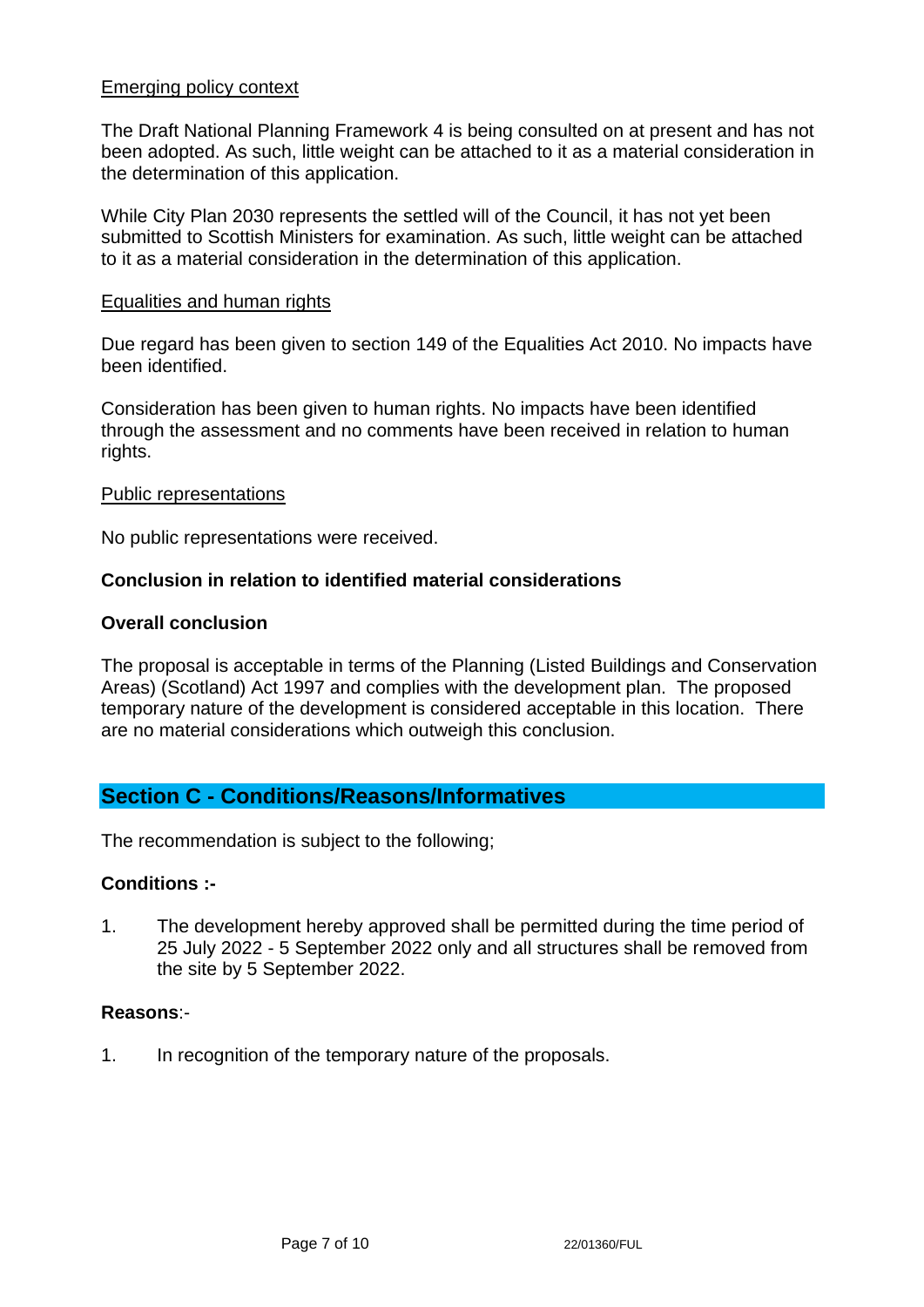# **Informatives**

It should be noted that:

- 1. No development shall take place on the site until a 'Notice of Initiation of Development' has been submitted to the Council stating the intended date on which the development is to commence. Failure to do so constitutes a breach of planning control, under Section 123(1) of the Town and Country Planning (Scotland) Act 1997.
- 2. As soon as practicable upon the completion of the development of the site, as authorised in the associated grant of permission, a 'Notice of Completion of Development' must be given, in writing to the Council.

### **Background Reading/External References**

To view details of the application go to the Planning Portal

# **Further Information -** [Local Development Plan](https://www.edinburgh.gov.uk/local-development-plan-guidance-1/edinburgh-local-development-plan/1)

**Date Registered: 21 March 2022**

### **Drawing Numbers/Scheme**

01 - 05

Scheme 1

**David Givan Chief Planning Officer PLACE The City of Edinburgh Council**

Contact: Nicola Orr, Planning Officer E-mail:nicola.orr@edinburgh.gov.uk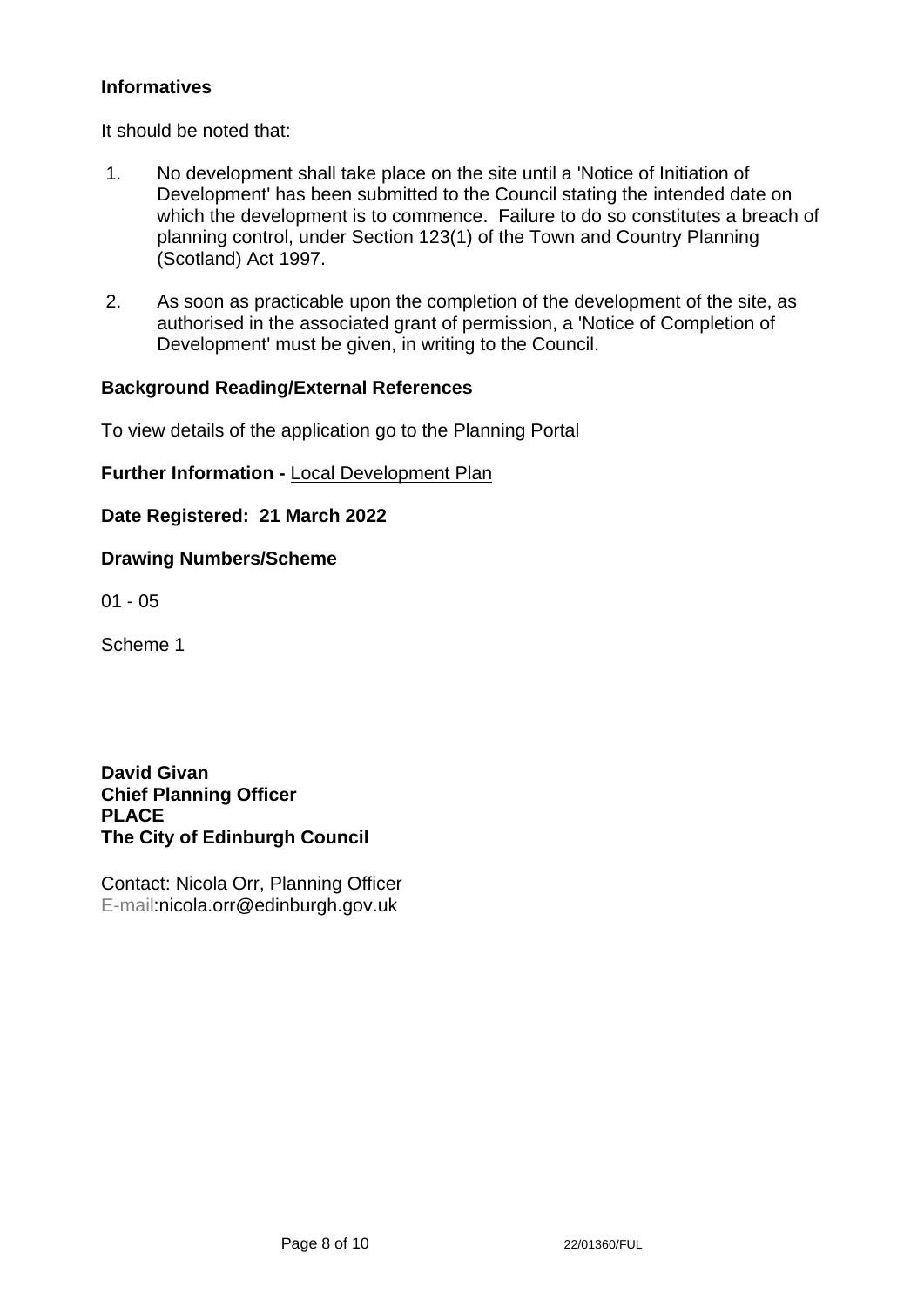Appendix 1

# **Summary of Consultation Responses**

NAME: Historic Environment Scotland COMMENT: No comment. DATE: 26 April 2022

#### NAME: Edinburgh World Heritage

COMMENT: The proposals in prominent public spaces would disrupt the important characteristics of the World Heritage Site's Outstanding Universal Value. However, this is offset to some degree by the contribution the Edinburgh Festival Fringe makes to Edinburgh's heritage and cultural value, and the temporary nature of the proposals.

No objection but strongly advise that great care is taken to ensure that each application is considered carefully on its own merits, and great weight given to the conservation of Edinburgh's outstanding heritage.

DATE: 10 May 2022

#### NAME: Environmental Protection

COMMENT: The area has been used for similar festival periods with no noise-sensitive receptors in close proximity and no anticipation of noise from the site significantly affecting amenity. DATE: 28 April 2022

NAME: Archaeology

COMMENT: The site is regarded as being of archaeological and historic significance, however, given then nature of this scheme , it is considered that this proposal will not have known, significant archaeological implications. DATE: 28 April 2022

The full consultation response can be viewed on the Planning & Building Standards Portal.